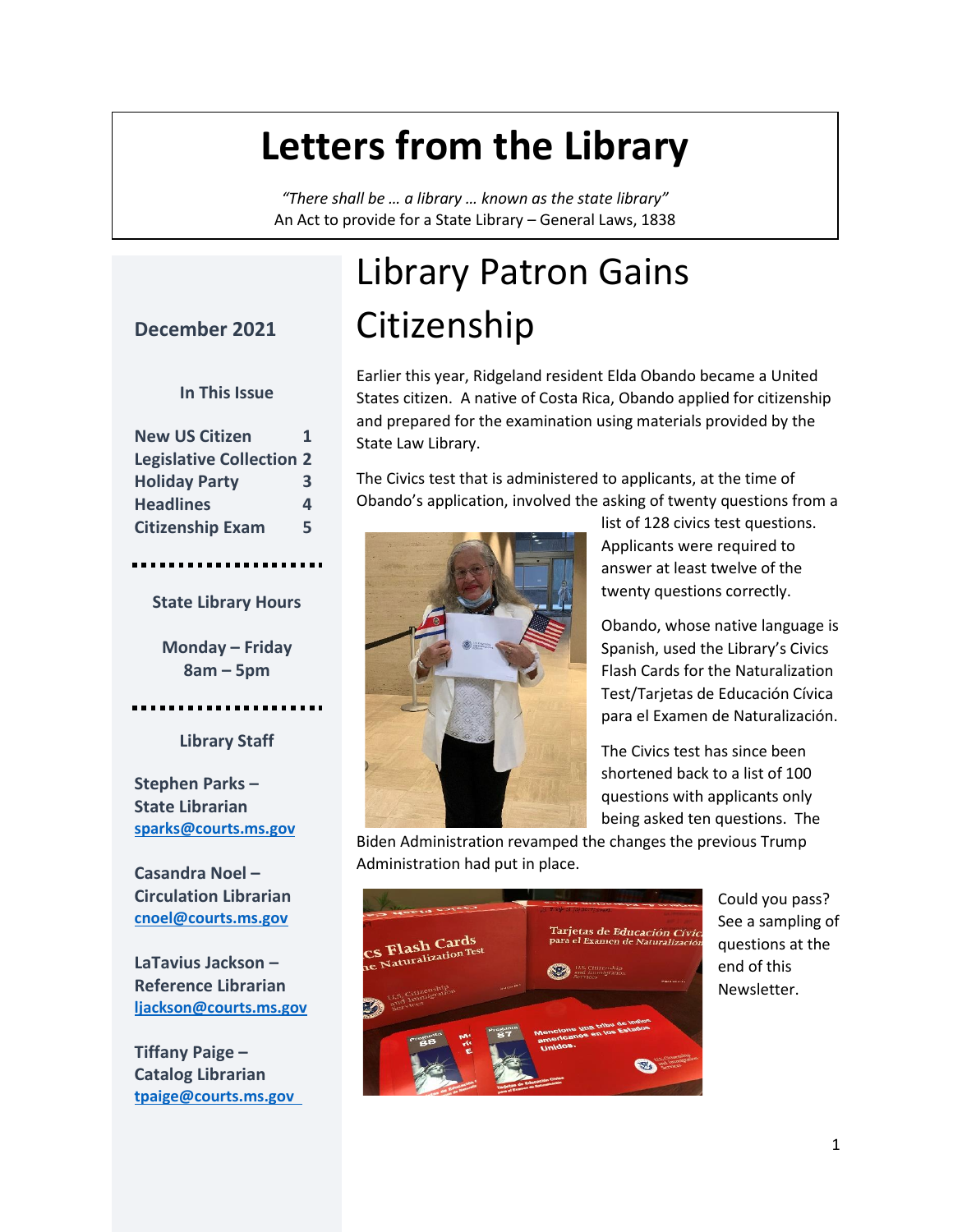## Legislative Collection Donated

The Legislative Reference Bureau, once a research arm under the State Law Library, recently moved out of the Capitol basement into the Woolfolk Building. The Bureau was unable to take portions of its collection due to limited space and offered the Library a collection of legislative journals and legislative bills.



One of the items within this collection was an 1821 Senate Journal (left). The Library had not had a copy of this two-hundred-year-old Journal for quite some time. Thankfully, we now do. As you can see, however, it is in no condition to be used by patrons.

Other portions of this collection include legislative bills from the 1930s to 1990s. These are a great resource to have as legislative bills are available online only beginning in 1997. With these items, we can now more easily access bills that did not pass the Legislature.



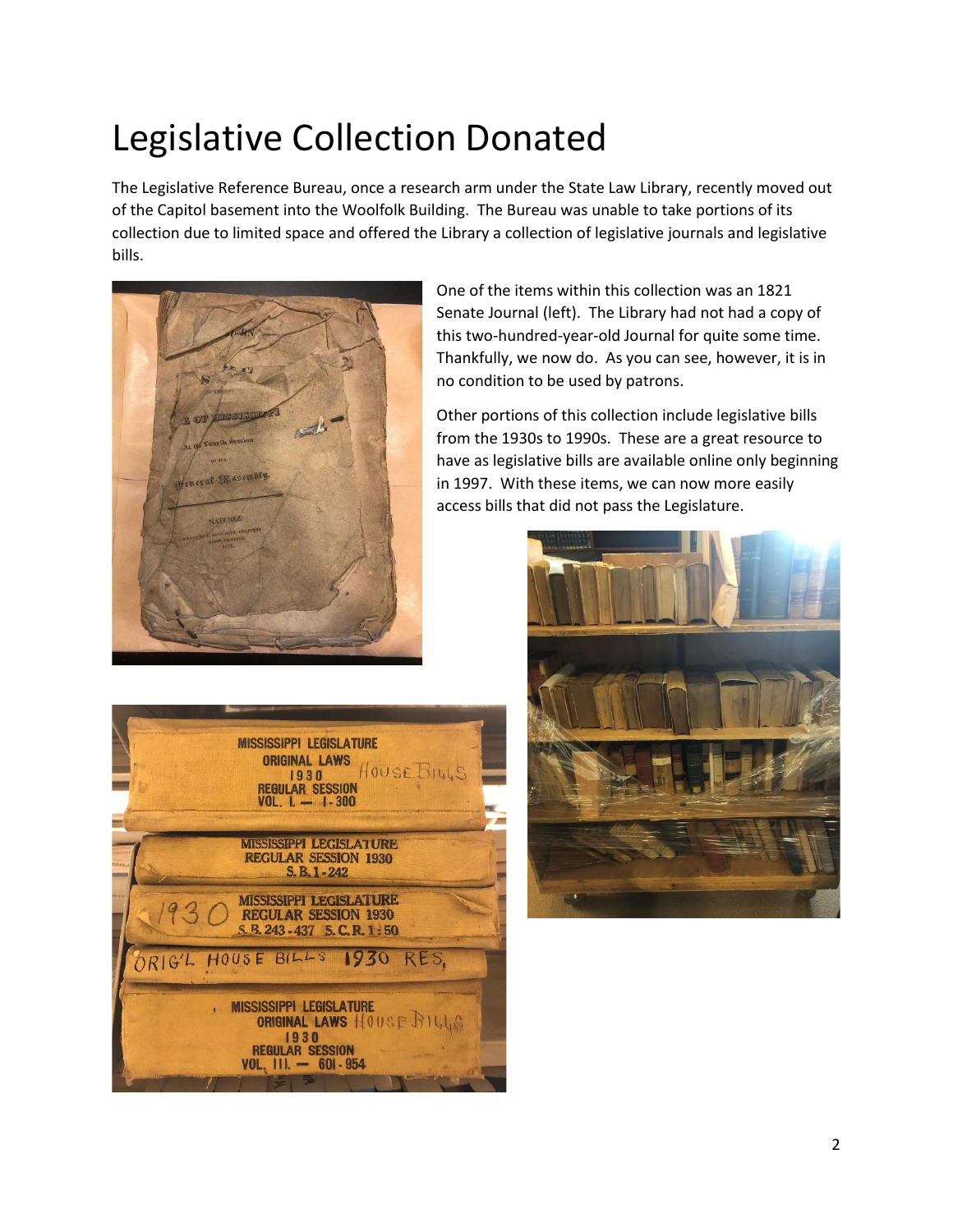#### Library Holiday Party



#### PLEASE JOIN US FOR A **HOLIDAY PARTY**

WEDNESDAY, DECEMBER 15, 2021 FLOATING OPEN HOUSE, 2:00PM - 4:00PM STATE LAW LIBRARY OF MISSISSIPPI **450 HIGH STREET JACKSON, MS 39201** 

JOIN US FOR FOOD & FELLOWSHIP **AND** TAKE A GUESS AT HOW MANY BOOKS MAKE THIS YEAR'S BOOK TREE

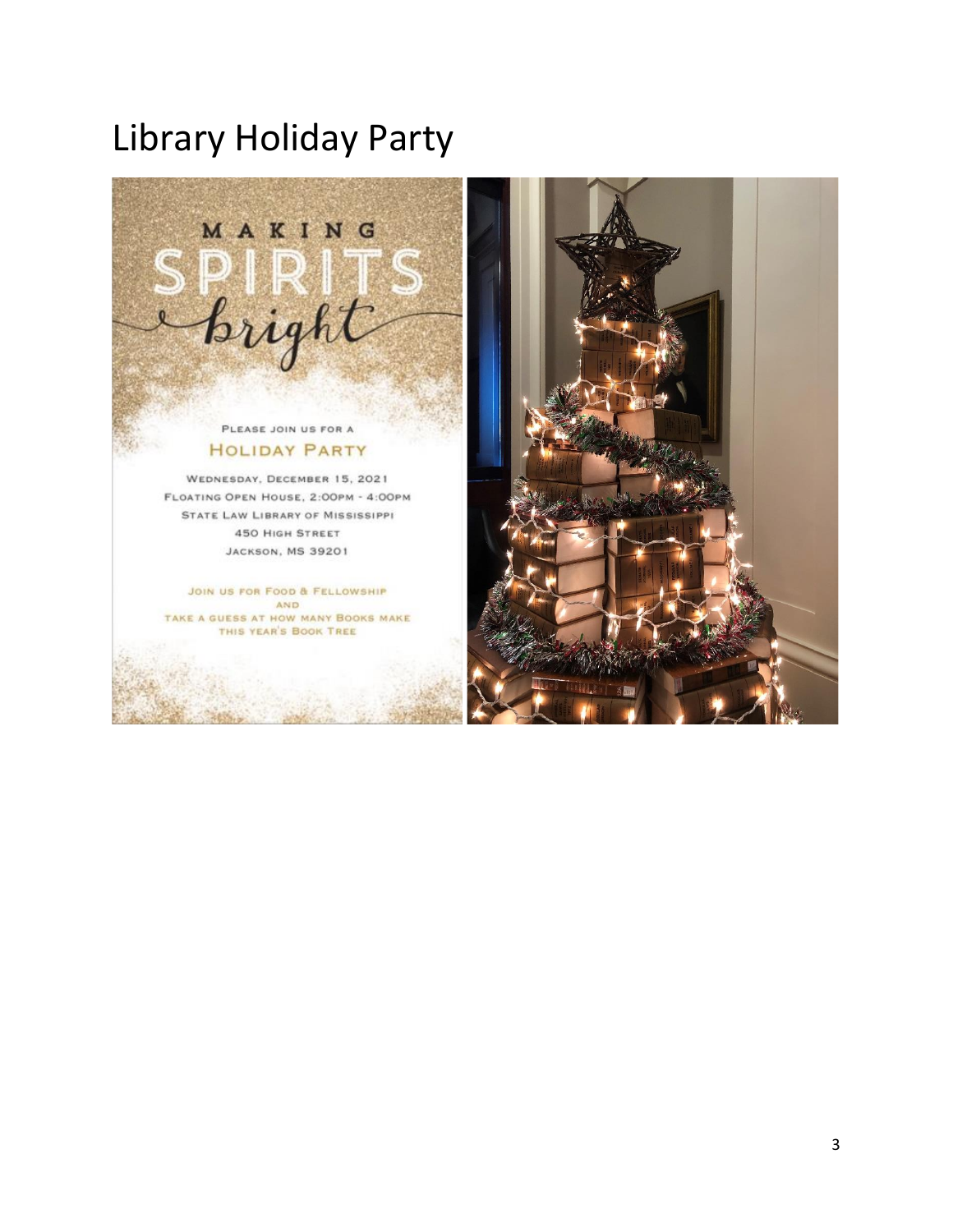## 2021 in the Headlines

Analyzing Google Alerts about the Mississippi Supreme Court & Court of Appeals throughout 2021, this word cloud reveals the most-used words in news headlines.

We in the State Law Library appreciate the opportunity to assist the Judiciary this past year and look forward to a great year in 2022.

We wish you all the Merriest of Christmases & Happiest of Holidays!